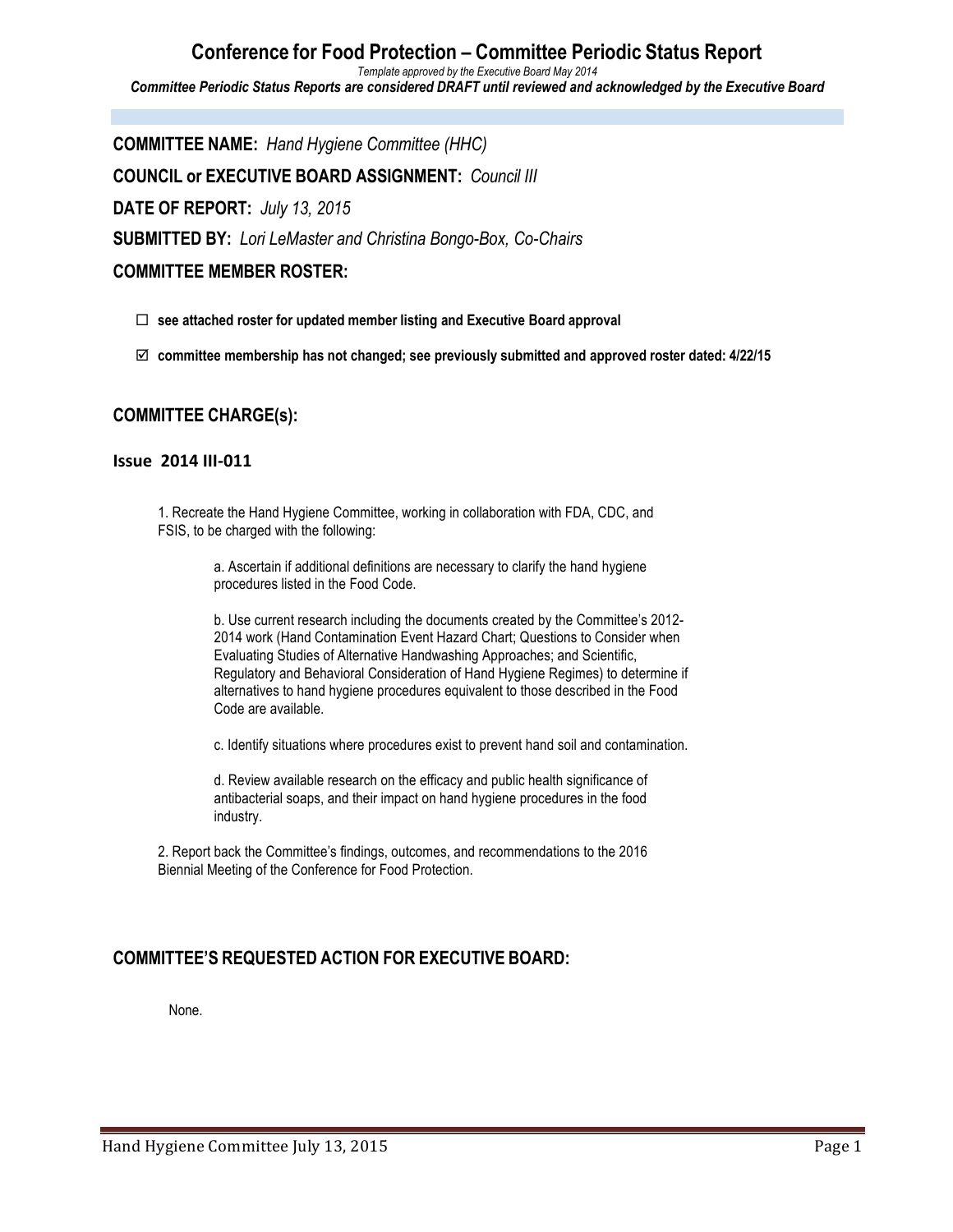# **Conference for Food Protection – Committee Periodic Status Report**

*Template approved by the Executive Board May 2014*

*Committee Periodic Status Reports are considered DRAFT until reviewed and acknowledged by the Executive Board*

## **PROGRESS REPORT / COMMITTEE ACTIVITIES WITH ACTIVITY DATES:**

### *1. Progress on Overall Committee Activities*

*Between April and July, 2016, the committee focused on Charge 1b: Use current research including the documents created by the Committee's 2012-2014 work (Hand Contamination Event Hazard Chart; Questions to Consider when Evaluating Studies of Alternative Handwashing Approaches; and Scientific, Regulatory and Behavioral Consideration of Hand Hygiene Regimes) to determine if alternatives to hand hygiene procedures equivalent to those described in the Food Code are available.*

*A subcommittee was formed to evaluate published handwashing methods and determine whether recommendations should be made create science based performance standards for hand hygiene products used in the food industry.* 

Full committee calls were held on:

- $3/18/15$ <br>•  $5/21/15$
- 5/21/15
- 6/18/15

The subcommittee held several meetings between the full committee calls to revise the recommended language as discussed by the full committee.

#### *2. Progress Addressing each Assigned Committee Charge*

#### *Charge 1:*

Recreate the Hand Hygiene Committee, working in collaboration with FDA, CDC, and FSIS, to be charged with the following:

a. Ascertain if additional definitions are necessary to clarify the hand hygiene procedures listed in the Food Code.

- *1. Background: The committee reviewed the definitions in the Food Code as well as the pertinent hand hygiene sections.*
- *2. Progress report: The committee could not come to a consensus regarding recommendations for additional definitions. The group decided to work through the remaining Charges and reassess this charge.*
- *3. Milestones completed*
- *4. Work still in progress: The committee is currently in the process of deliberating the following recommended additions to the FDA Food Code Definitions:*
	- *a. Cleaning Compound*
	- *b. Visibly Clean*
	- *c. Waterless Hand Antiseptic Compound*

b. Use current research including the documents created by the Committee's 2012-2014 work (Hand Contamination Event Hazard Chart; Questions to Consider when Evaluating Studies of Alternative Handwashing Approaches; and Scientific, Regulatory and Behavioral Consideration of Hand Hygiene Regimes) to determine if alternatives to hand hygiene procedures equivalent to those described in the Food Code are available.

- *1. Background: The committee is charged with reviewing current research to determine if alternatives hand hygiene procedures exist that are equivalent to the hand hygiene procedures described in the Food Code.*
- *2. Progress report: The committee reviewed the following studies:*
	- *2010-2012 Hand Hygiene Committee / Swanson Et. Al.,2012*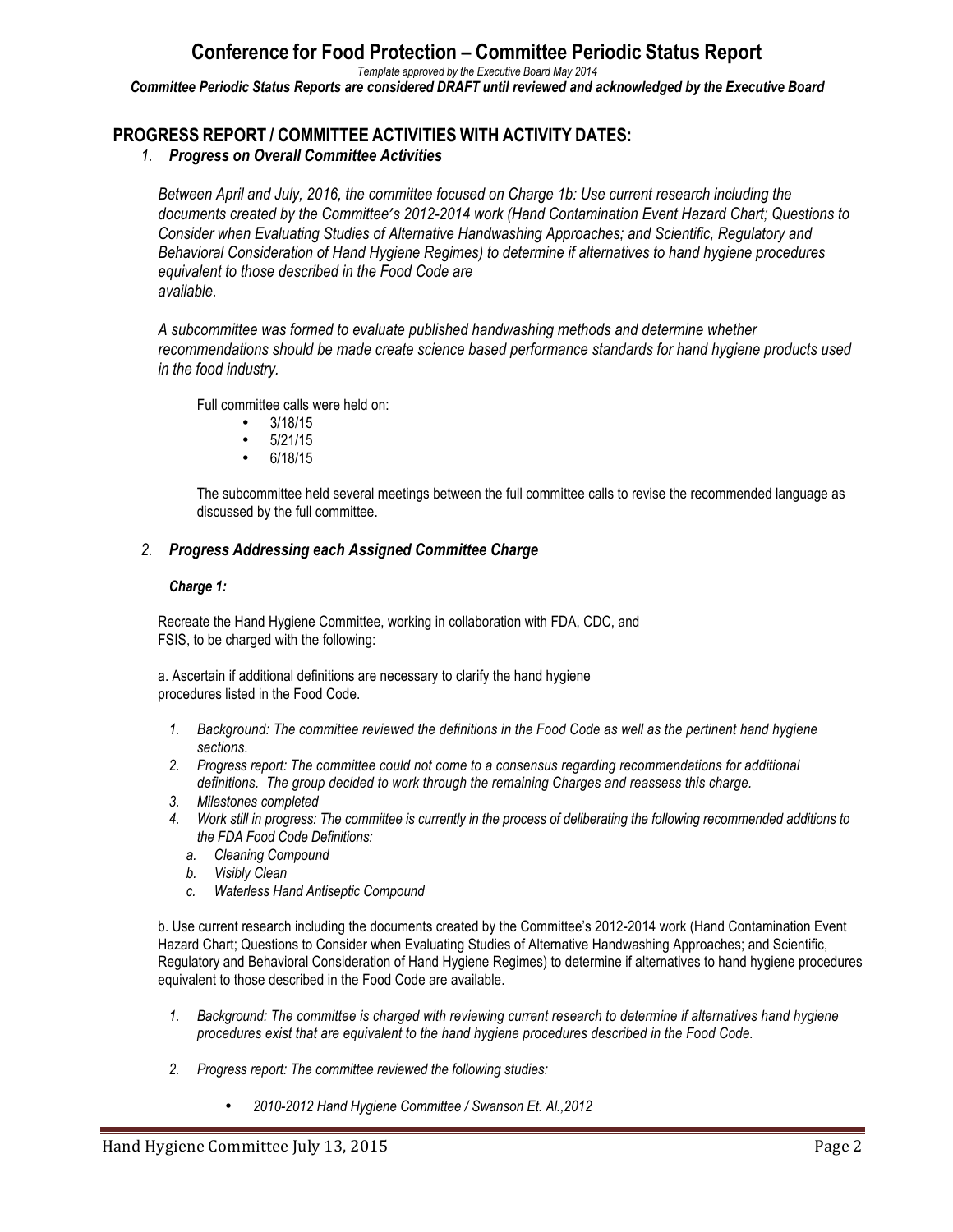## **Conference for Food Protection – Committee Periodic Status Report**

*Template approved by the Executive Board May 2014*

*Committee Periodic Status Reports are considered DRAFT until reviewed and acknowledged by the Executive Board*

- *M. A. Davis, H. Sheng, J. Newman, D. D. Hancock and C. J. Hovde,2006*
- *Sarah L. Edmonds,\* James Mann, Robert R. Mccormack, David R. Macinga, Christopher M. Fricker, James W. Arbogast, And Michael J. Dolan, 2010*
- *Sarah L. Edmonds,\* Robert R. Mccormack, Sifang Steve Zhou, David R. Macinga, and Christopher M. Fricker, 2012*
- *Sarah L. Edmonds, Ms; Carrie Zapka, Ms; Douglas Kasper, Md; Robert Gerber, Md;Robert Mccormack, Bs; David Macinga, Phd; Stuart Johnson, Md; Susan Sambol, Bs,Mt (Ascp); Christopher Fricker, Phd; James Arbogast, Phd; Dale N. Gerding, Md 2013*
- *Angela Fraser, James W. Arbogast, Lee-Ann Jaykus, Richard Linton, And Didier Pittet 2012*
- *Akrum H. Tamimi Sheri Carlino •Sarah Edmonds Charles P. Gerba 2014*
- *Pengbo Liu David R. Macinga Marina L. Fernandez •Carrie Zapka Hui-Mien Hsiao Brynn Berger*
- *James W. Arbogast Christine L. Moe, 2011*
- *Macinga, Sattar, Jaykus And Arbogast, 2008*
- *Amy J. Pickering , Alexandria B. Boehm , Mathew Mwanjali , And Jennifer Davis \*, 2010*
- *Amy J. Pickering, Jennifer Davis And Alexandria B. Boehm, 2011*
- *Racicot, Kocher, Beauchamp, Letellier And Vaillancourt, 2013*
- *Donald W. Schaffner\* And Kristin M. Schaffner, 2007*
- *Josie L. Traub-Dargatz, J. Scott Weese, Joyce D. Rousseau, Magdalena Dunowska,Paul S. Morley, David A. Dargatz, 2006*
- *3. Milestones complete: The committee reviewed the studies listed above. There were some alternative procedures that the group believed could be equivalent to Food Code handwashing procedures. There is no agreed upon performance measure to compare to handwashing performed according to the Food Code against, so no recommendations of equivalent alternate procedures can be made at this time.*
- *4. Work still in progress: The sub-committee reviewed the following published handwashing methods and reported the review results to the full HHC:*
	- ASTM E2783
	- ASTM 1174
	- ASTM E2755
	- ASTM E2946
	- ASTM E2011
	- EN 1276
	- EN 1499
	- EN 1500